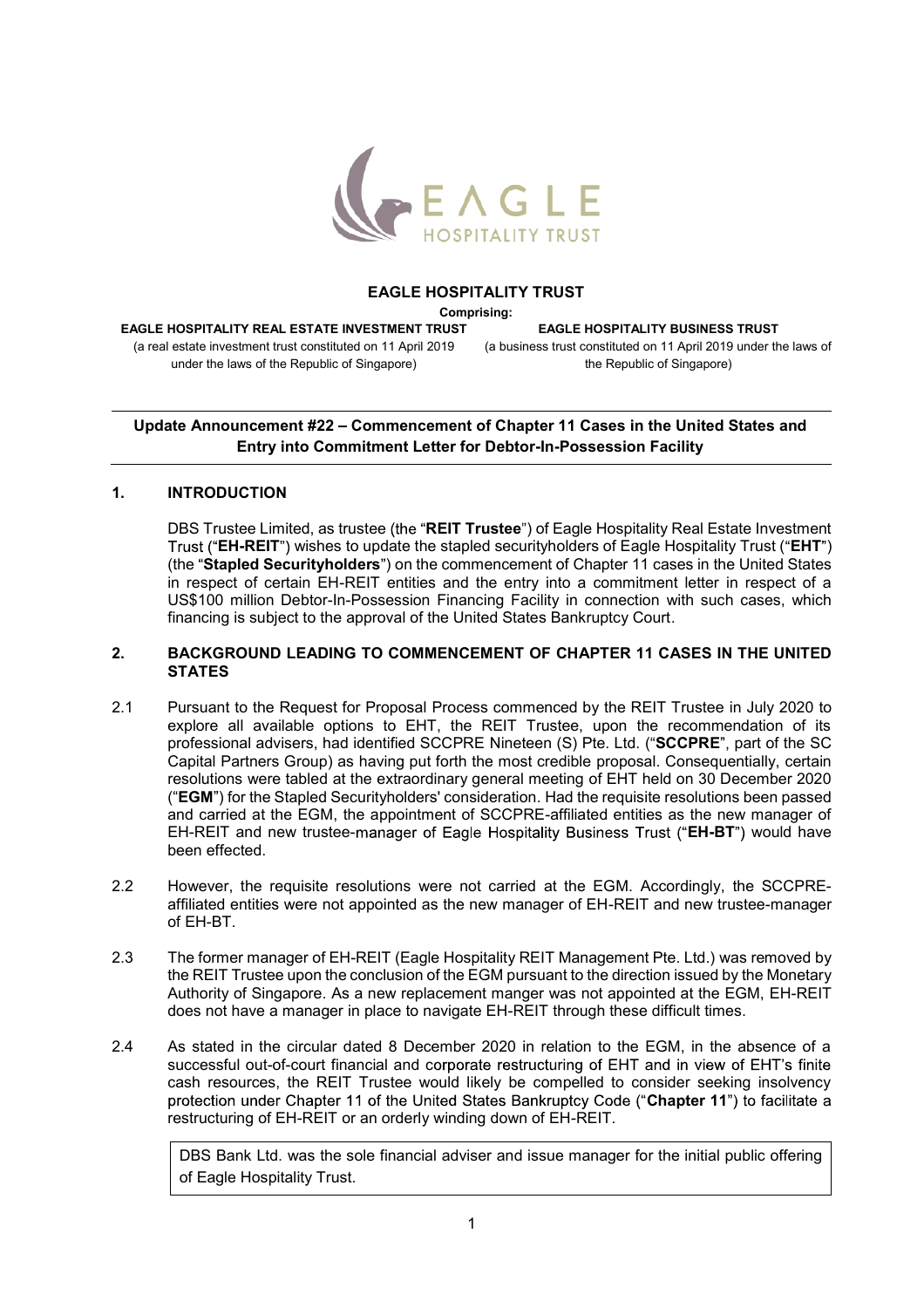# 3. COMMENCEMENT OF CHAPTER 11 CASES IN THE UNITED STATES

- 3.1 The following subsidiaries of EH-REIT (collectively, the "Chapter 11 Entities") which own the following hotels in EHT's portfolio have filed for voluntary petitions for relief under Chapter 11 (the "Chapter 11 Filing") on 19 January 2021 (Singapore time) to obtain the protection of the United States Bankruptcy Court:
	- (a) 5151 Wiley Post Way, Salt Lake City, LLC (Doubletree by Hilton Salt Lake City Airport)
	- (b) ASAP Cayman Atlanta Hotel LLC
	- (c) ASAP Cayman Denver Tech LLC
	- (d) ASAP Cayman Salt Lake City Hotel LLC
	- (e) ASAP Salt Lake City Hotel, LLC
	- (f) Atlanta Hotel Holdings, LLC
	- (g) CI Hospitality Investment, LLC
	- (h) EHT Cayman Corp Ltd.
	- (i) Eagle Hospitality Trust S1 Pte. Ltd.
	- (j) Eagle Hospitality Trust S2 Pte. Ltd.
	- $(k)$  EHT US1, Inc.
	- (l) Sky Harbor Atlanta Northeast, LLC (Hilton Atlanta Northeast)
	- (m) Sky Harbor Denver Holdco, LLC
	- (n) Sky Harbor Denver Tech Center LLC (Sheraton Denver Tech Center)
	- (o) UCCONT1, LLC (Holiday Inn Resort Orlando Suites Waterpark)
	- (p) UCF 1, LLC (Embassy Suites by Hilton Anaheim North)
	- $(q)$  UCHIDH, LLC (Holiday Inn Denver East Stapleton)
	- (r) UCRDH, LLC (Renaissance Denver Stapleton)
	- (s) Urban Commons 4th Street A, LLC (Four Points by Sheraton San Jose Airport)
	- (t) Urban Commons Anaheim HI, LLC (Holiday Inn Hotel & Suites Anaheim)
	- (u) Urban Commons Bayshore A, LLC (Holiday Inn Hotel & Suites San Mateo)
	- (v) Urban Commons Cordova A, LLC (Sheraton Pasadena)
	- (w) Urban Commons Danbury A, LLC (Crowne Plaza Danbury)
	- (x) Urban Commons Highway 111 A, LLC (Embassy Suites by Hilton Palm Desert)
	- (y) Urban Commons Queensway, LLC (The Queen Mary Long Beach)
	- (z) Urban Commons Riverside Blvd., A, LLC (The Westin Sacramento)
	- (aa) USHIL Holdco Member, LLC
- 3.2 The Chapter 11 Entities consider that the Chapter 11 Filing would be in the interests of EH-REIT and its stakeholders as it seeks to protect and preserve the assets of EH-REIT and create a stable and collective process to protect the Chapter 11 Entities and their assets, under the supervision of the United States Bankruptcy Court. While the Chapter 11 Entities intend to commence a marketing process to sell the relevant hotels, this process will not preclude the continued exploration of other restructuring alternatives.
- 3.3 The Chapter 11 Filing stays claims against the Chapter 11 Entities and provides the necessary protection to allow the undertaking of any value-maximising strategies or propositions for the benefit of all stakeholders, including the sale of the relevant hotels. In addition, the Chapter 11 Filing allows the Chapter 11 Entities to obtain Debtor-In-Possession ("DIP") financing to pay for critical expenses to protect the value of EH-REIT's assets and to give EH-REIT the runway to execute any potential value-maximising strategies or propositions.

#### 4. ENTRY INTO COMMITMENT LETTER FOR US\$100 MILLION DEBTOR-IN-POSSESSION FACILITY

4.1 The Chapter 11 Entities have, on 17 January 2021, executed a commitment letter in respect of a US\$100 million senior secured superpriority DIP term loan facility (the "DIP Financing Facility") with Monarch Alternative Capital LP, acting on behalf of one or more advisory clients and/or related entities ("Monarch") as the DIP lender pursuant to which Monarch will extend a senior secured superpriority DIP term loan credit facility in an aggregate amount of up to US\$100 million (which can be increased up to US\$125 million) to the Chapter 11 Entities, which financing is subject to the approval of the United States Bankruptcy Court. The DIP Financing Facility will be utilised on an as-needed basis only.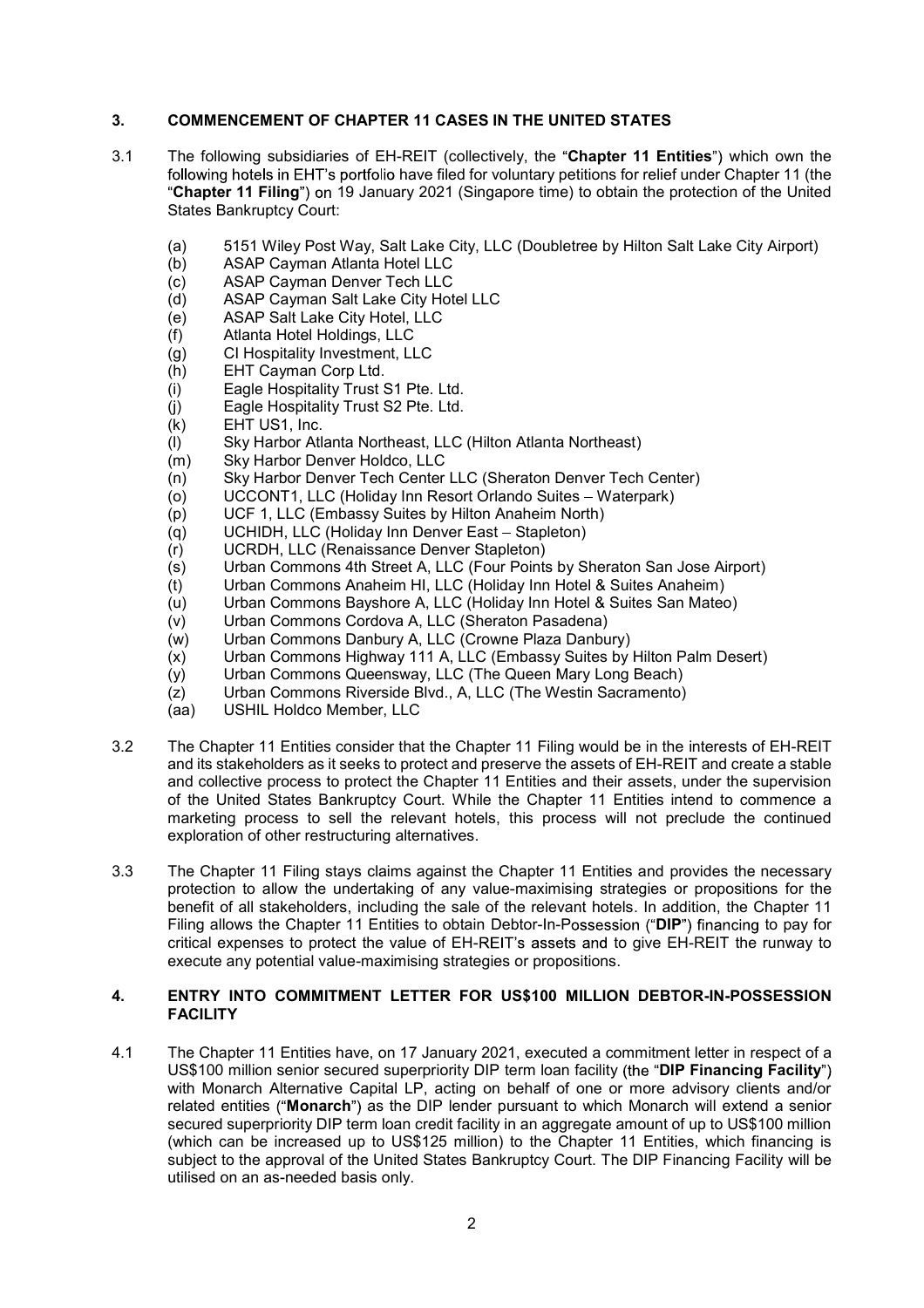- 4.2 The DIP Financing Facility contemplates a 12-month term secured primarily by liens on the 15 previously unencumbered hotels (or, in the case of the Queen Mary Long Beach hotel, a lien on the proceeds of the Queen Mary Long Beach hotel lease) as set out under paragraph 3.1 above. The Chapter 11 Entities would be permitted to use the proceeds of the DIP Financing Facility for working capital needs, and general corporate and other purposes, including funding the costs of the Chapter 11 cases. Additional information regarding the Chapter 11 cases, including the DIP Financing Facility, may be obtained by accessing the publicly available website of Donlin, Recano & Company, Inc. (as the claims and noticing agent in respect of the Chapter 11 Filing) at www.donlinrecano.com/eagle which provides details regarding Chapter 11 cases.
- 4.3 Further updates will be provided as and when there are any material developments on the Chapter 11 Filing and/or the use of proceeds under the DIP Financing Facility.

Stapled Securityholders are advised to read this Announcement issued by the REIT Trustee and any further announcements by the REIT Trustee carefully. Stapled Securityholders should note that there is no certainty or assurance that there will be a restructuring under Chapter 11 and in the event of a disposal of the properties, Stapled Securityholders may not receive any value. Stapled Securityholders should consult their stockbrokers, bank managers, solicitors or other professional advisers if they have any doubt about the actions they should take.

Issued by:

DBS Trustee Limited (Company Registration No.: 197502043G) as trustee of Eagle Hospitality Real Estate Investment Trust

Date: 20 January 2021

### IMPORTANT NOTICE

This announcement is for information only and does not constitute an offer of, or invitation to subscribe or purchase or solicitation of subscriptions or purchases of Stapled Securities of EHT in any jurisdiction nor should it or any part of it form the basis of, or be relied upon in connection with, any contract or commitment or any investment decision whatsoever.

The value of the Stapled Securities and the income derived from them may fall as well as rise. Stapled Securities are not obligations of, deposits in, or guaranteed by, Eagle Hospitality Business Trust Management Pte. Ltd. (as trustee-manager of Eagle Hospitality Business Trust) (the "Trustee-Manager") and the REIT Trustee (as trustee of EH-REIT), or any of their respective affiliates, advisers or representatives.

An investment in the Stapled Securities is subject to investment risks, including the possible loss of the principal amount invested. Stapled Securityholders have no right to request that the Trustee-Manager and/or the REIT Trustee redeem or purchase their Stapled Securities while the Stapled Securities are listed. It is intended that Stapled Securityholders may only deal in their Stapled Securities through trading on the SGX-ST. Listing of the Stapled Securities on the SGX-ST does not guarantee a liquid market for the Stapled Securities.

This announcement may contain forward-looking statements that involve assumptions, risks and uncertainties. Actual future performance, outcomes and results may differ materially from those expressed in forward-looking statements as a result of a number of risks, uncertainties and assumptions. Predictions, projections or forecasts of the economy or economic trends of the markets are not necessarily indicative of the future or likely performance of EHT. The forecast financial performance of EHT is not guaranteed. A potential investor is cautioned not to place undue reliance on these forward-looking statements, which are based on the Trustee-Manager and/or the REIT Trustee's current view of future events.

This announcement is not an offer or sale of the Stapled Securities in the United States. The Stapled Securities have not been and will not be registered under the Securities Act and may not be offered or sold in the United States absent registration except pursuant to an exemption from, or in a transaction not